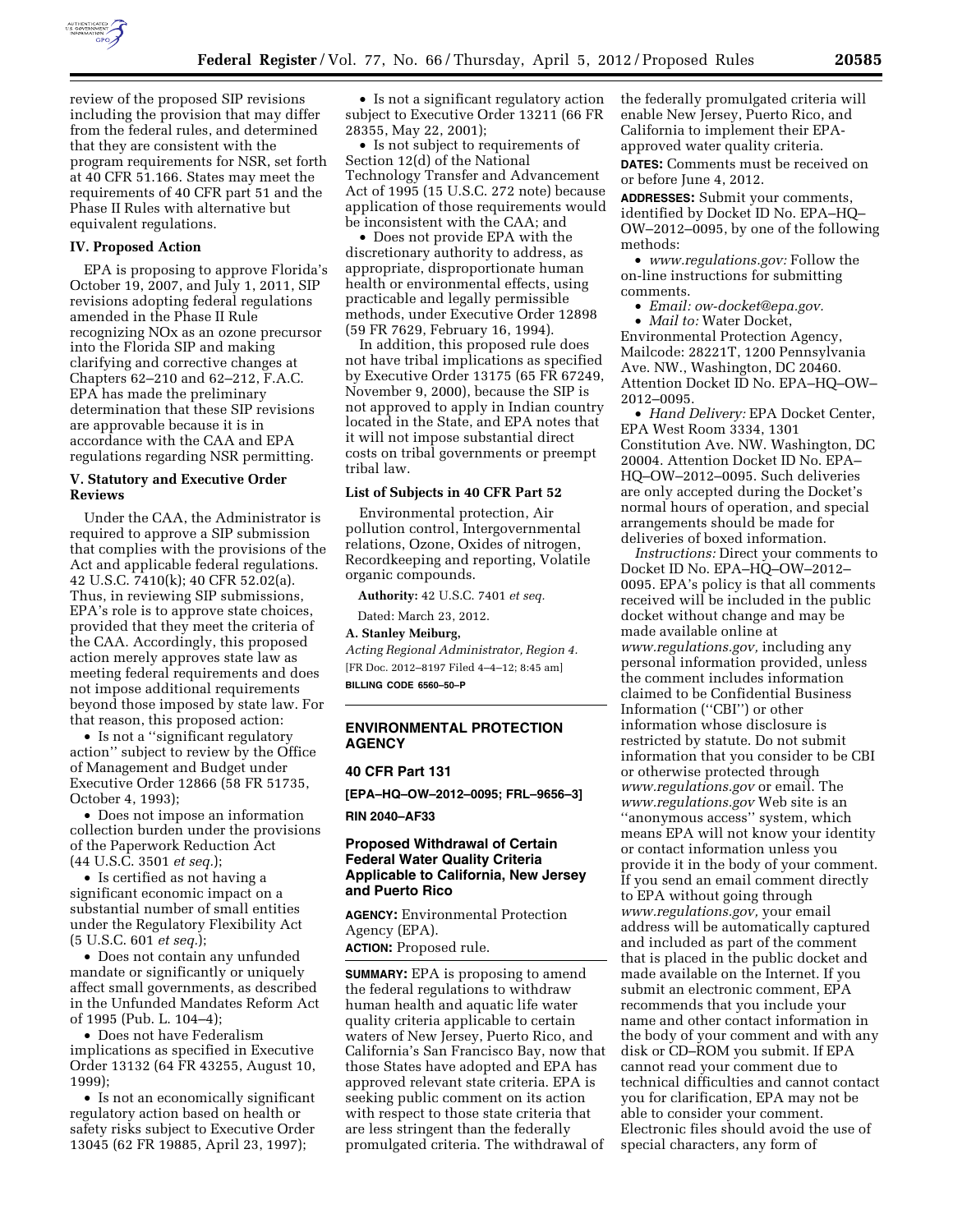encryption, and be free of any defects or viruses. For additional information about EPA's public docket visit the EPA Docket Center homepage at *[http://](http://www.epa.gov/epahome/dockets.htm) [www.epa.gov/epahome/dockets.htm.](http://www.epa.gov/epahome/dockets.htm)* 

*Docket:* All documents in the docket are listed in the *[www.regulations.gov](http://www.regulations.gov)*  index. Although listed in the index, some information is not publicly available, e.g., CBI or other information whose disclosure is restricted by statute. Certain other material, such as copyrighted material, will be publicly available only in hard copy. Publicly available docket materials are available either electronically in *[www.regulations.gov](http://www.regulations.gov)* or in hard copy at two Docket Facilities. The Office of Water (''OW'') Docket Center is open from 8:30 a.m. until 4:30 p.m., Monday through Friday, excluding legal holidays. The Docket telephone number is (202) 566–2426 and the Docket address is OW Docket, EPA West, Room 3334, 1301 Constitution Ave. NW., Washington, DC 20004. The Public Reading Room is open from 8:30 a.m. to 4:30 p.m., Monday through Friday, excluding legal holidays. The telephone number for the Public Reading Room is (202) 566–1744. Publicly available docket materials are also available in hard copy at the U.S. EPA Region 2 and U.S. EPA Region 9 addresses. Docket materials can be accessed from 9 a.m. until 3 p.m., Monday through Friday, excluding legal holidays.

**FOR FURTHER INFORMATION CONTACT:** For information with respect to New Jersey, contact Wayne Jackson, U.S. EPA, Region 2, Division of Environmental Planning and Protection, 290 Broadway, New York, New York 10007 (telephone: (212) 637–3807 or email: *[jackson.wayne@epa.gov](mailto:jackson.wayne@epa.gov)*). For information with respect to Puerto Rico, contact Izabela Wojtenko U.S. EPA, Region 2, Division of Environmental Planning and Protection, 290 Broadway, New York, NY 10007 (telephone: (212) 637–3814 or email:

*[wojtenko.izabela@epa.gov](mailto:wojtenko.izabela@epa.gov)*). For information with respect to California, contact Diane E. Fleck, P.E. Esq., U.S. EPA Region 9, WTR–2, 75 Hawthorne St., San Francisco, CA 94105 (telephone: (415) 972–3480 or email: *[fleck.diane@epa.gov](mailto:fleck.diane@epa.gov)*). For general and administrative concerns, contact Bryan ''Ibrahim'' Goodwin, U.S. EPA Headquarters, Office of Science and Technology, 1200 Pennsylvania Avenue NW., Mail Code 4305T, Washington, DC 20460 (telephone: (202) 566–0762 or email: *[goodwin.bryan@epa.gov](mailto:goodwin.bryan@epa.gov)*). **SUPPLEMENTARY INFORMATION:** This notice is organized as follows:

I. General Information

- A. What entities may be affected by this action?
- B. What should I consider as I prepare my comments for EPA?
- II. Background
- A. What are the applicable federal statutory and regulatory requirements?
- B. What are the applicable federal water quality criteria that EPA is proposing to withdraw?
- III. Statutory and Executive Order Reviews
	- A. Executive Order 12866 (Regulatory Planning and Review) and Executive Order 13563 (Improving Regulation and Regulatory Review)
	- B. Paperwork Reduction Act
	- C. Regulatory Flexibility Act
	- D. Unfunded Mandates Reform Act
	- E. Executive Order 13132 (Federalism)
	- F. Executive Order 13175 (Consultation and Coordination With Indian Tribal Governments)
	- G. Executive Order 13045 (Protection of Children From Environmental Health and Safety Risks)
	- H. Executive Order 13211 (Actions That Significantly Affect Energy Supply, Distribution, or Use)
	- I. National Technology Transfer and Advancement Act
	- J. Executive Order 12898 (Federal Actions To Address Environmental Justice in Minority Populations and Low-Income Populations)

#### **I. General Information**

*A. What entities may be affected by this action?* 

No one is affected by the proposed actions contained in this notice. These proposed actions would merely serve to withdraw certain federal water quality criteria that have been applicable to New Jersey, Puerto Rico, and California now that these States have adopted criteria that EPA has determined are consistent with the CWA and its implementing regulations. If you have any questions regarding the applicability of this action to a particular entity, consult the person identified in the preceding section entitled **FOR FURTHER INFORMATION CONTACT.** 

### *B. What should I consider as I prepare my comments for EPA?*

1. *Submitting CBI.* Do not submit this information to EPA through *[www.regulations.gov](http://www.regulations.gov)* or email. Clearly mark the part or all of the information that you claim to be CBI. For CBI information in a disk or CD–ROM that you mail to EPA, mark the outside of the disk or CD–ROM as CBI and then identify electronically within the disk or CD–ROM the specific information that is claimed as CBI. In addition to one complete version of the comment that includes information claimed as CBI, a copy of the comment that does not contain the information claimed as CBI

must be submitted for inclusion in the public docket. Information so marked will not be disclosed except in accordance with procedures set forth in 40 CFR part 2.

2. *Tips for Preparing Your Comments.*  When submitting comments, remember to:

• Identify the rulemaking by docket number and other identifying information (subject heading, **Federal Register** date and page number).

• Follow directions—The agency may ask you to respond to specific questions or organize comments by referencing a Code of Federal Regulations part or section number.

• Explain why you agree or disagree; suggest alternatives and substitute language for your requested changes.

• Describe any assumptions and provide any technical information and/ or data that you used.

• If you estimate potential costs or burdens, explain how you arrived at your estimate in sufficient detail to allow for it to be reproduced.

• Provide specific examples to illustrate your concerns, and suggest alternatives.

• Explain your views as clearly as possible, avoiding the use of profanity or personal threats.

• Make sure to submit your comments by the comment period deadline identified.

# **II. Background**

*A. What are the applicable federal statutory and regulatory requirements?* 

In 1992, EPA promulgated the ''National Toxics Rule'' (''NTR'') to establish numeric water quality criteria for 12 states and two Territories, including New Jersey, Puerto Rico and parts of California (hereafter ''States'') that had failed to comply fully with Section 303(c)(2)(B) of the Clean Water Act (''CWA'') (57 FR 60848, December 22, 1992). The criteria codified at 40 CFR 131.36 became the applicable water quality standards in those 14 States for all purposes and programs under the CWA effective February 5, 1993.

On May 18, 2000, EPA then promulgated a final rule known as the ''California Toxics Rule'' (''CTR'') at 40 CFR 131.38 in order to establish numeric water quality criteria for priority toxic pollutants for the State of California that were not previously in the NTR, since the State had not complied fully with Section 303(c) (2) (B) of the Clean Water Act (CWA) (65 FR31682). At that time, any criteria promulgated as part of the NTR for California were codified in the criteria tables for the CTR at 40 CFR 131.38.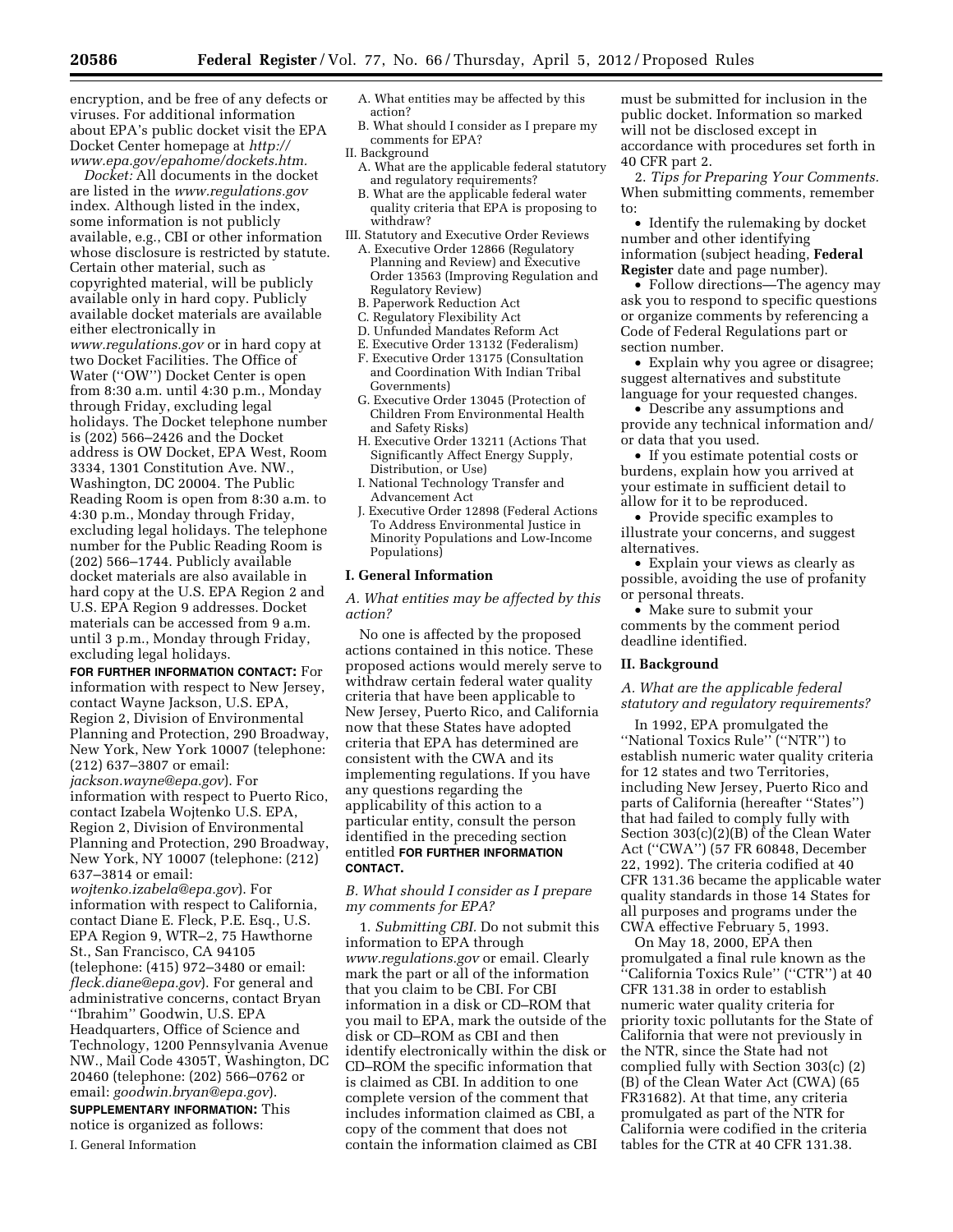The water quality standards program was developed with an emphasis on state primacy. Although in the NTR and CTR EPA promulgated toxic criteria for the certain States, EPA prefers that states maintain primacy, revise their own standards, and achieve full compliance (see 57 FR 60860, December 22, 1992). As described in the preamble to the final NTR and CTR, when a State adopts, and EPA approves, water quality criteria that meet the requirements of the CWA, EPA will issue a rule amending the NTR and/or CTR to withdraw the federal criteria applicable to that State.

Today, EPA is proposing to amend the federal regulations to withdraw certain human health and aquatic life criteria applicable in New Jersey and Puerto Rico, and the Agency does not anticipate public comment on such action because the state-adopted, EPAapproved criteria are no less stringent than the promulgated federal criteria. In addition, EPA is proposing to amend the federal regulations to withdraw certain other human health and aquatic life criteria applicable in New Jersey and Puerto Rico, as well as California, and the Agency is seeking public comment because such state-adopted, EPAapproved criteria are less stringent than the federally promulgated criteria.

*B. What are the applicable federal water quality criteria that EPA is proposing to withdraw?* 

# New Jersey

On August 4, 1994, New Jersey submitted to EPA Region 2 revisions to its surface water quality standards (New Jersey Administrative Code 7:9B), including aquatic life and human health criteria. New Jersey adopted aquatic life and human health criteria for many of the toxic pollutants contained in the NTR and reorganized certain designated use classifications and requirements pertaining to the Delaware River and Bay. EPA Region 2 approved the State's criteria (with the exception of the State's Polychlorinated biphenyl (''PCB'') human health criteria) on March 17, 2000, because New Jersey's numeric criteria for the protection of aquatic life and human health were consistent with the CWA and EPA's implementing regulations at 40 CFR 131.11. EPA published the final rule to remove these criteria in the **Federal Register** on December 3, 2002 (67 FR 71843). However, this action did not address all applicable EPA-promulgated numeric water quality criteria contained in the 1992 NTR.

Subsequently, On March 1, 2002, New Jersey submitted to EPA Region 2

revisions to its surface water quality standards (New Jersey Administrative Code 7:9B), including aquatic life criteria for lead and human health criteria for PCBs. EPA Region 2 approved the State's criteria on August 16, 2002, because New Jersey's numeric criteria for lead for the protection of aquatic life and for PCBs for the protection of human health were consistent with the CWA and EPA's implementing regulations at 40 CFR 131.11.

In addition, on November 8, 2006, New Jersey submitted to EPA Region 2 revisions to its surface water quality standards (New Jersey Administrative Code 7:9B), including aquatic life and human health criteria. New Jersey adopted aquatic life and human health criteria for the remainder of the toxic pollutants contained in the NTR. EPA Region 2 approved the State's criteria on December 20, 2006, because New Jersey's numeric criteria for the protection of aquatic life and human health were consistent with the CWA and EPA's implementing regulations at 40 CFR 131.11.

For many of the pollutants covered in the 2002 and 2006 actions, New Jersey adopted water quality criteria for aquatic life and human health that are no less stringent than the promulgated federal criteria. In addition, for certain pollutants covered in the 2002 and 2006 actions, New Jersey adopted water quality criteria for aquatic life and human health that are less stringent than the promulgated federal criteria, but that nonetheless meet the requirements of the CWA and EPA's implementing regulations at 40 CFR 131.11. EPA approved the State's criteria, although they are less stringent than the federally promulgated criteria, because EPA determined that the State's criteria were scientifically sound and protective of the designated use(s). EPA's actions which approve New Jersey's adopted criteria (including a rationale for approving criteria that are less stringent than the federally promulgated criteria) can be accessed at OW docket number EPA–HQ–OW– 2012–0095.

The following is a list of pollutants for which New Jersey adopted criteria that are no less stringent than the promulgated federal criteria covered in this proposal:

• Arsenic (aquatic life—freshwater (acute and chronic) and marine water (acute and chronic)).

• Cadmium (aquatic life—freshwater (acute and chronic) and marine water (acute and chronic)).

• Chromium III (aquatic life freshwater (acute and chronic))).

• Chromium VI (aquatic life freshwater (acute and chronic) and marine water (acute and chronic)).

• Copper (aquatic life—freshwater (acute and chronic))).

• Lead (aquatic life—freshwater (acute) and marine water (acute)).

• Mercury (aquatic life—freshwater (acute) and marine water (acute)).

• Nickel (aquatic life—freshwater (acute and chronic) and marine water (acute)).

• Selenium (aquatic life—freshwater (acute and chronic) and marine water (acute and chronic)).

• Silver (aquatic life—freshwater (acute) and marine water (acute)).

• Zinc (aquatic life—freshwater (acute and chronic) and marine water (acute and chronic)).

• Chlorodibromomethane (human health—organisms only).

• Fluorene (human health organisms only).

• Hexachlorbutadiene (human health—organisms only).

• PCBs (human health—water & organisms and organisms only).

EPA is proposing to withdraw the federally promulgated criteria for these pollutants and does not anticipate public comment on such action because the state-adopted, EPA-approved criteria are no less stringent than the federally promulgated criteria.

The following is a list of pollutants for which New Jersey adopted criteria, and which EPA approved, that are less stringent than the promulgated federal criteria, but that nonetheless meet the requirements of the CWA and EPA's implementing regulations at 40 CFR 131.11 covered in this proposal:

• Copper (aquatic life—marine (acute and chronic)).

• Lead (aquatic life—freshwater (chronic) and marine water (chronic)).

• Mercury (aquatic life—freshwater (chronic) and marine water (chronic)).

• Nickel (aquatic life—marine water (chronic)).

• 1,1–Dichloroethylene (human health—organisms only).

• 1,1,2,2–Tetrachloroethane (human health—organisms only).

• 1,1,2–Trichloroethane (human health—organisms only).

• Isophrone (human health organisms only).

• gamma-BHC (human health—

organisms only).

As these criteria are less stringent than the federally promulgated criteria, but nonetheless have been determined to meet the requirements of the CWA and EPA's implementing regulations at 40 CFR 131, EPA is seeking public comment before withdrawing the federally promulgated criteria.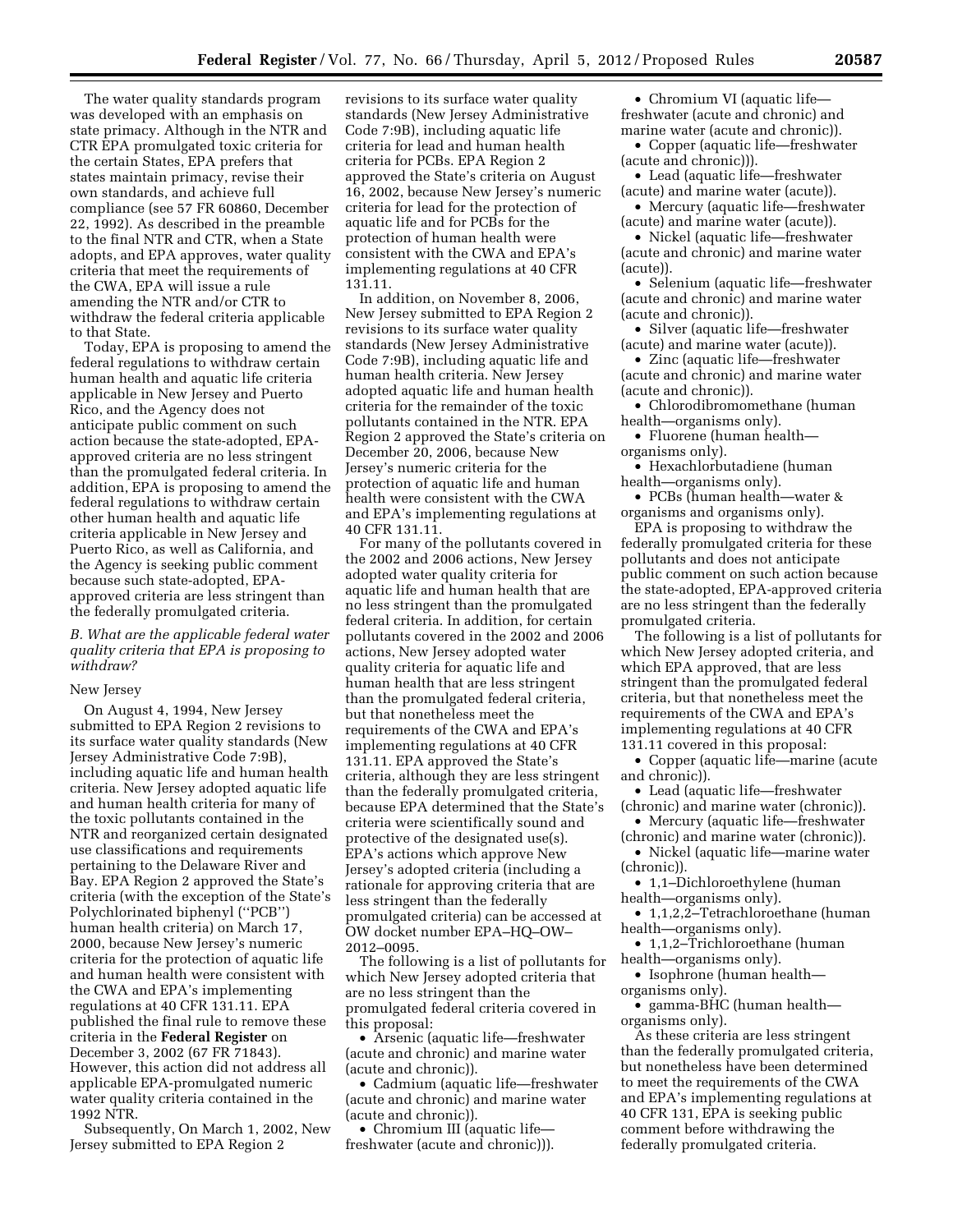The finalization of the proposed actions for New Jersey would result in the complete removal of New Jersey from the NTR.

#### Puerto Rico

On September 21, 1990 and March 28, 2003, respectively, Puerto Rico submitted to EPA Region 2 revisions to its water quality standards, including aquatic life and human health criteria. Puerto Rico adopted aquatic life and human health criteria for many of the toxic pollutants contained in the NTR. EPA Region 2 approved the Commonwealth's 1990 and 2003 criteria on March 28, 2002, and June 26, 2003, respectively, because Puerto Rico's numeric criteria for the protection of aquatic life and human health were consistent with the CWA and EPA's implementing regulations at 40 CFR 131.11. EPA published the final rule to remove those criteria that were no less stringent than the promulgated criteria in the NTR in the **Federal Register** on October 29, 2004 (69 FR 63079). However, this action did not address all applicable EPA promulgated numeric water quality criteria contained in the 1992 NTR.

On May 5, 2010, Puerto Rico submitted to EPA Region 2 revisions to its water quality standards, including aquatic life and human health criteria. Puerto Rico adopted aquatic life and human health criteria for the remainder of the toxic pollutants contained in the NTR. EPA Region 2 approved the Commonwealth's criteria on August 4, 2010, because Puerto Rico's numeric criteria for the protection of aquatic life and human health were consistent with the CWA and EPA's implementing regulations at 40 CFR 131.11. EPA approved the Commonwealth's criteria, although they are less stringent than the federally promulgated criteria, because EPA determined that the Commonwealth's criteria were scientifically sound and protective of the designated use(s). EPA's actions which approve Puerto Rico's adopted criteria (including a rationale for approving criteria that are less stringent than the federally promulgated criteria) can be accessed at OW docket number EPA–HQ–OW–2012–0095.

For many of the pollutants covered in the 2010 action, Puerto Rico adopted water quality criteria for aquatic life and human health that are no less stringent than the promulgated federal criteria. In addition, for certain pollutants covered in the 2010 action, Puerto Rico adopted water quality criteria for aquatic life and human health that are less stringent than the promulgated federal criteria, but that nonetheless meet the

requirements of the CWA and EPA's implementing regulations at 40 CFR 131.11.

The following is a list of pollutants for which Puerto Rico adopted criteria that are no less stringent than the promulgated federal criteria covered in this proposal:

- Chromium VI (aquatic life—marine water (acute and chronic)).
- Thallium (human health—water & organisms and organisms only).
- Dioxin (human health—water & organisms and organisms only).
- Dichlorobromomethane (human health—organisms only).
- Benzo(a)Anthracene (human health—organisms only).
- Benzo(a)Pyrene (human health organisms only).
- Benzo(b)Flouranthene (human health—organisms only).
- Benzo(k)Flouranthene (human health—organisms only).
- Chrysene (human health organisms only).
- Dibenzo(a,h)Anthracene (human health—organisms only).
- Fluorene (human health organisms only).
- Indeno $(1, 2, 3$ -cd) Pyrene (human health—organisms only).
- alpha-BHC (human health—water & organisms and organisms only).
- beta-BHC (human health—water & organisms and organisms only).
- gamma-BHC (aquatic life freshwater (chronic)).
- alpha-Endosulfan (aquatic life marine water (acute and chronic)).
- beta-Endosulfan (aquatic life—
- marine water (acute and chronic)). • Endrin Aldehyde (human health-
- water & organisms and organisms only).
- Heptachlor Epoxide (aquatic lifefreshwater (acute and chronic) and marine water (acute and chronic).

• PCBs (aquatic life—freshwater (chronic) and marine water (chronic)) (human health—water & organisms and organisms only).

EPA is proposing to withdraw the federally promulgated criteria for these pollutants and does not anticipate public comment on such action because the state-adopted, EPA-approved criteria are no less stringent than the federally promulgated criteria.

The following is a list of pollutants for which Puerto Rico adopted criteria, approved by EPA, that are less stringent than the promulgated federal criteria, but that nonetheless meet the requirements of the CWA and EPA's implementing regulations at 40 CFR 131, covered in this proposal:

• Mercury (aquatic life—freshwater (chronic) and marine water (chronic)).

• Dichlorobromomethane (human health—water & organisms).

• Benzo(a)Anthracene (human health—water & organisms).

- Benzo(a)Pyrene (human health water & organisms).
- Benzo(b)Flouranthene (human
- health—water & organisms). • Benzo(k)Flouranthene (human
- health—water & organisms). • Chrysene (human health—water & organisms).
- Dibenzo(a,h)Anthracene (human health—water & organisms).
- Indeno(1,2,3-cd) Pyrene (human health—water & organisms).
- Isophrone (human health—water & organisms and organisms only).
- Endosulfan Sulfate (human health—water & organisms and organisms only).
- Endrin (aquatic life—freshwater (chronic)).

• Heptachlor Epoxide (human health—water & organisms and organisms only).

As these criteria are less stringent than the promulgated federal criteria, but nonetheless have been determined to meet the requirements of the CWA and EPA's implementing regulations at 40 CFR 131.36, EPA is seeking public comment before withdrawing the federally promulgated criteria.

The finalization of the proposed actions for Puerto Rico would result in the complete removal of Puerto Rico from the NTR.

#### California

This notice proposes to amend the federal regulations to withdraw water quality criteria for cyanide applicable to San Francisco Bay, California. On December 22, 1992, in the NTR, and on May 18, 2000, in the CTR, EPA promulgated federal regulations establishing water quality criteria for priority toxic pollutants for California. On February 28, 2008, California completed its adoption process to incorporate cyanide aquatic life water quality criteria for San Francisco Bay. The State calls these criteria sitespecific water quality objectives or sitespecific objectives ("SSOs"). On May 28, 2008, the State submitted the sitespecific objectives to EPA Region 9 for review and approval. On July 22, 2008, EPA approved an amendment to the Water Quality Control Plan for the San Francisco Bay Region (Basin Plan), which was adopted under Resolution No. R2–2006–0086 and submitted to EPA by the State. The amendment adopts site-specific marine aquatic life water quality objectives for cyanide in San Francisco Bay. Since California now has marine aquatic life site-specific objectives, effective under the CWA, for cyanide for San Francisco Bay, EPA has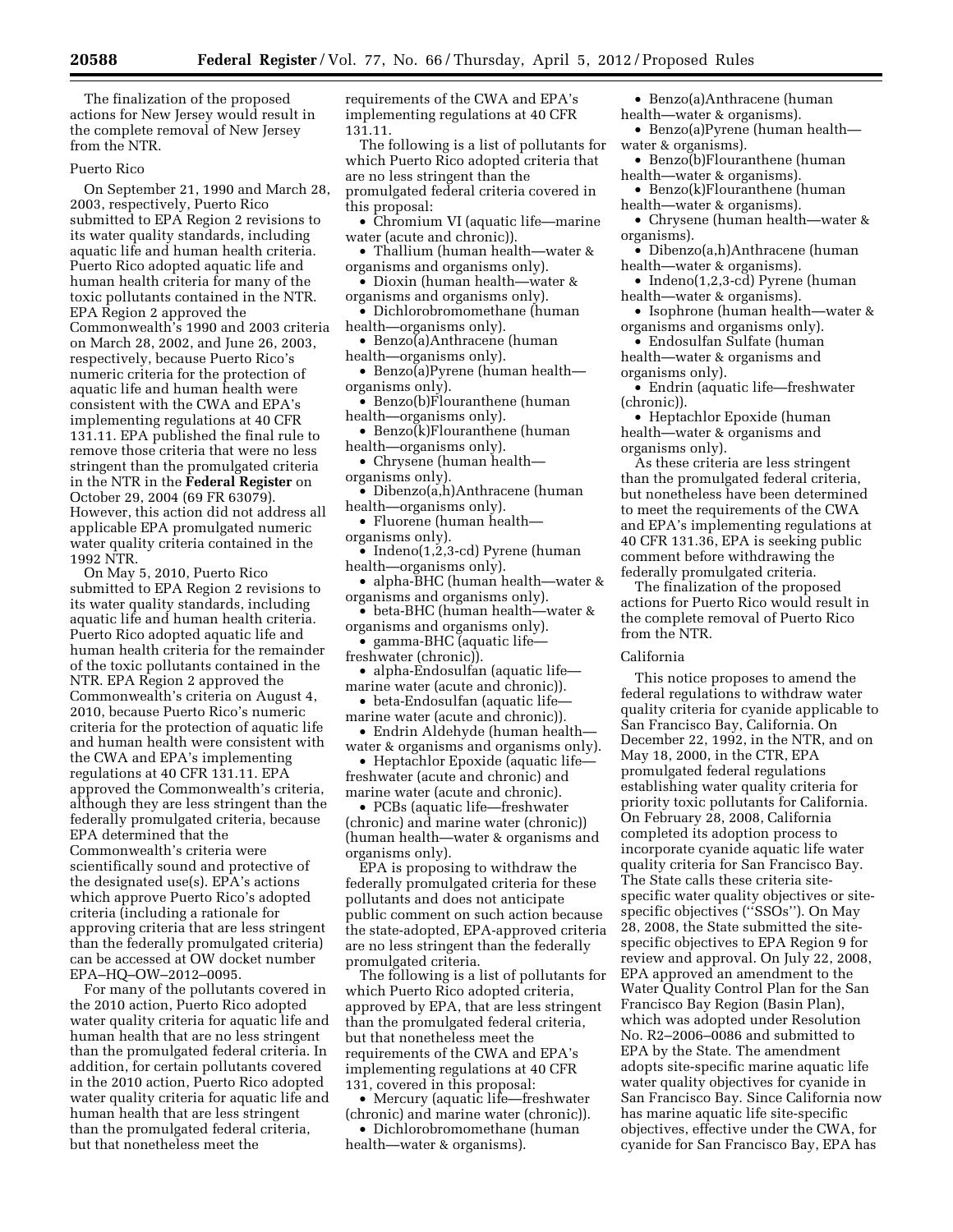determined that the federally promulgated saltwater cyanide aquatic life criteria are no longer needed for San Francisco Bay. EPA approved the State's criteria, although they are less stringent than the federally promulgated criteria, because EPA determined that the State's criteria were scientifically sound and protective of the designated use(s) for San Francisco Bay. EPA's actions which

approve California's adopted objectives (including a rationale for approving objectives that are less stringent than the federally promulgated criteria) can be accessed at OW docket number EPA– HQ–OW–2012–0095.

Described in detail herein under the heading ''Site-Specific Aquatic Life Objectives for Cyanide'' are California's recently adopted marine cyanide

aquatic life site-specific objectives for the San Francisco Bay, which EPA subsequently approved, including the accompanying footnotes to the table. The footnotes also include a description of which waters are included in the term ''San Francisco Bay.''

EPA-Approved Site-Specific Aquatic Life Objectives

### TABLE 3–3C—MARINE a WATER QUALITY OBJECTIVES FOR CYANIDE IN SAN FRANCISCO BAY b

[Values in μg/l]

| Cvanide<br>Chronic Objective (4-day Average)<br>Cvanide<br>. Acute Objective (1-hour<br>Average) | <u></u> |
|--------------------------------------------------------------------------------------------------|---------|
|--------------------------------------------------------------------------------------------------|---------|

Footnotes to Table 3–3C:

a Marine waters are those in which the salinity is equal to or greater than 10 parts per thousand 95 percent of the time, as set forth in Chapter 4 of the Basin Plan. For water in which the salinity is between 1 and 10 parts per thousand, the applicable objectives are the more stringent of

the freshwater and marine objectives.<br>bThese Objectives apply to all segments of San Francisco Bay, including Sacramento/San Joaquin River Delta (within San Francisco Bay re-<br>bThese Objectives apply to all segments of San gion), Suisun Bay, Carquinez Strait, San Pablo Bay, Central San Francisco Bay, Lower San Francisco Bay, and South San Francisco Bay.

As these criteria are less stringent than the promulgated federal criteria, but nonetheless have been determined to meet the requirements of the CWA and EPA's implementing regulations at 40 CFR part 131, EPA is seeking public comment before withdrawing the federally promulgated criteria. This proposal will result in the withdrawal of saltwater aquatic life cyanide<sup>1</sup> criteria for San Francisco Bay under the NTR (with conforming changes to the CTR). However, other criteria for cyanide for waters in California that are currently part of the NTR or CTR will remain unchanged in the federal regulations.

#### **III. Statutory and Executive Order Reviews**

# *A. Executive Order 12866 (Regulatory Planning and Review) and Executive Order 13563 (Improving Regulation and Regulatory Review)*

This action is not a ''significant regulatory action'' under the terms of Executive Order 12866 (58 FR 51735, October 4, 1993) and is therefore not subject to review under Executive Orders 12866 and 13563 (76 FR 3821, January 21, 2011).

#### *B. Paperwork Reduction Act*

This action does not impose any new information-collection burden because it is administratively withdrawing federal requirements that are no longer needed in New Jersey, Puerto Rico, and California. It does not include any

information-collection, reporting, or recordkeeping requirements. However, the Office of Management and Budget (''OMB'') has previously approved the information-collection requirements contained in the existing regulations 40 CFR Part 131 under the provisions of the Paperwork Reduction Act, 44 U.S.C. 3501 *et seq.* and has assigned OMB control number 2040–0049. The OMB control numbers for EPA's regulations are listed in 40 CFR part 9.

### *C. Regulatory Flexibility Act*

The Regulatory Flexibility Act (''RFA'') generally requires an agency to prepare a regulatory flexibility analysis of any rule subject to notice-andcomment rulemaking requirements under the Administrative Procedure Act or any other statute, unless the agency certifies that the rule will not have significant economic impact on a substantial number of small entities. Small entities include small businesses, small organizations, and small governmental jurisdictions.

For purposes of assessing the impacts of this action on small entities, small entity is defined as: (1) A small business as defined by the Small Business Administration's (''SBA's'') regulations at 13 CFR 121.201; (2) a small governmental jurisdiction that is a government of a city, county, town, school district, or special district with a population of less than 50,000; and (3) a small organization that is any not-forprofit enterprise, which is independently owned and operated and is not dominant in its field.

This rule imposes no regulatory requirements or costs on any small entity. Therefore, I certify that this action will not have a significant

economic impact on a substantial number of small entities.

### *D. Unfunded Mandates Reform Act*

This action contains no federal mandates under the provisions of Title II of the Unfunded Mandates Reform Act of 1995 (''UMRA''), 2 U.S.C. 1531– 1538 for State, local, or tribal governments or the private sector. The action imposes no enforceable duty on any state, local, or tribal governments, or the private sector. Thus, this rule is not subject to the requirements of UMRA Sections 202 and 205 for a written statement and small government agency plan. Similarly, EPA has determined that this rule contains no regulatory requirements that might significantly or uniquely affect small governments and is therefore not subject to UMRA Section 203.

#### *E. Executive Order 13132 (Federalism)*

This action does not have federalism implications. It will not have substantial direct effects on the States, on the relationship between the national government and the States, or on the distribution of power and responsibilities among the various levels of government, as specified in Executive Order 13132 of August 4, 1999, entitled ''Federalism'' (64 FR 43255, August 10, 1999). This rule imposes no regulatory requirements or costs on any state or local governments. Thus, Executive Order 13132 does not apply to this action.

In the spirit of Executive Order 13132 and consistent with EPA policy to promote communications between EPA and state and local governments, EPA specifically solicits comment on this proposed action from state and local officials.

<sup>1</sup> In the regulatory text, saltwater criteria for Cyanide are identified as Columns C1 and C2 of ''Compound 14'' in National Toxics Rule at 40 CFR 131.36(b)(1), therefore, the proposed withdrawal will remove Column C1- pollutant 14 and Column C2 ''pollutant 14'' from the applicable criteria to ''Waters of San Francisco Bay, at 40 CFR 131.36(d)(10)(ii).